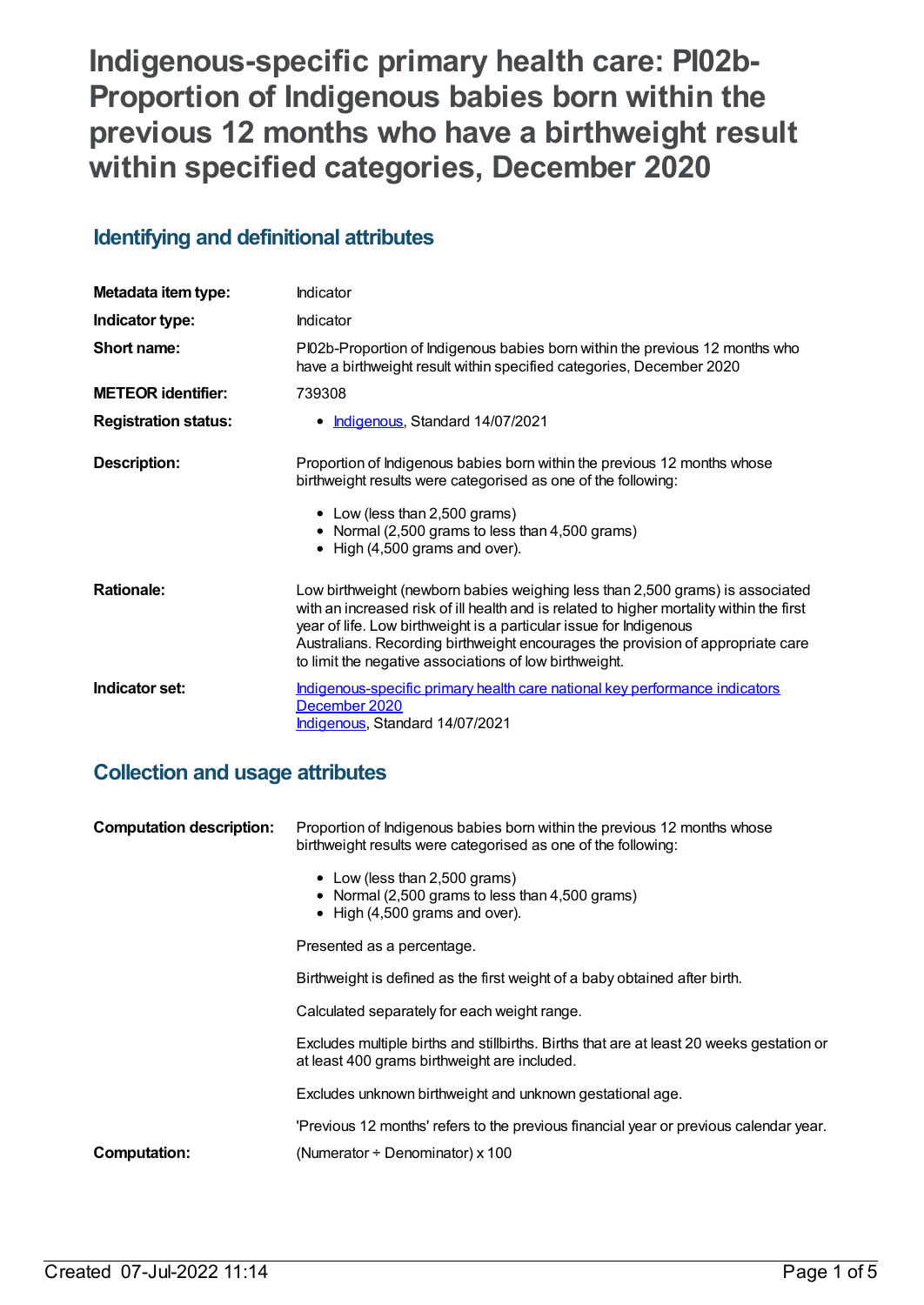**Numerator:** Calculation A: Number of Indigenous babies born within the previous 12 months whose birthweight was recorded at the primary health-care organisation with a result categorised as low (less than 2,500 grams).

> Calculation B: Number of Indigenous babies born within the previous 12 months whose birthweight was recorded at the primary health-care organisation with a result categorised as normal (2,500 grams to less than 4,500 grams).

> Calculation C: Number of Indigenous babies born within the previous 12 months whose birthweight was recorded at the primary health-care organisation with a result categorised as high (4,500 grams and over).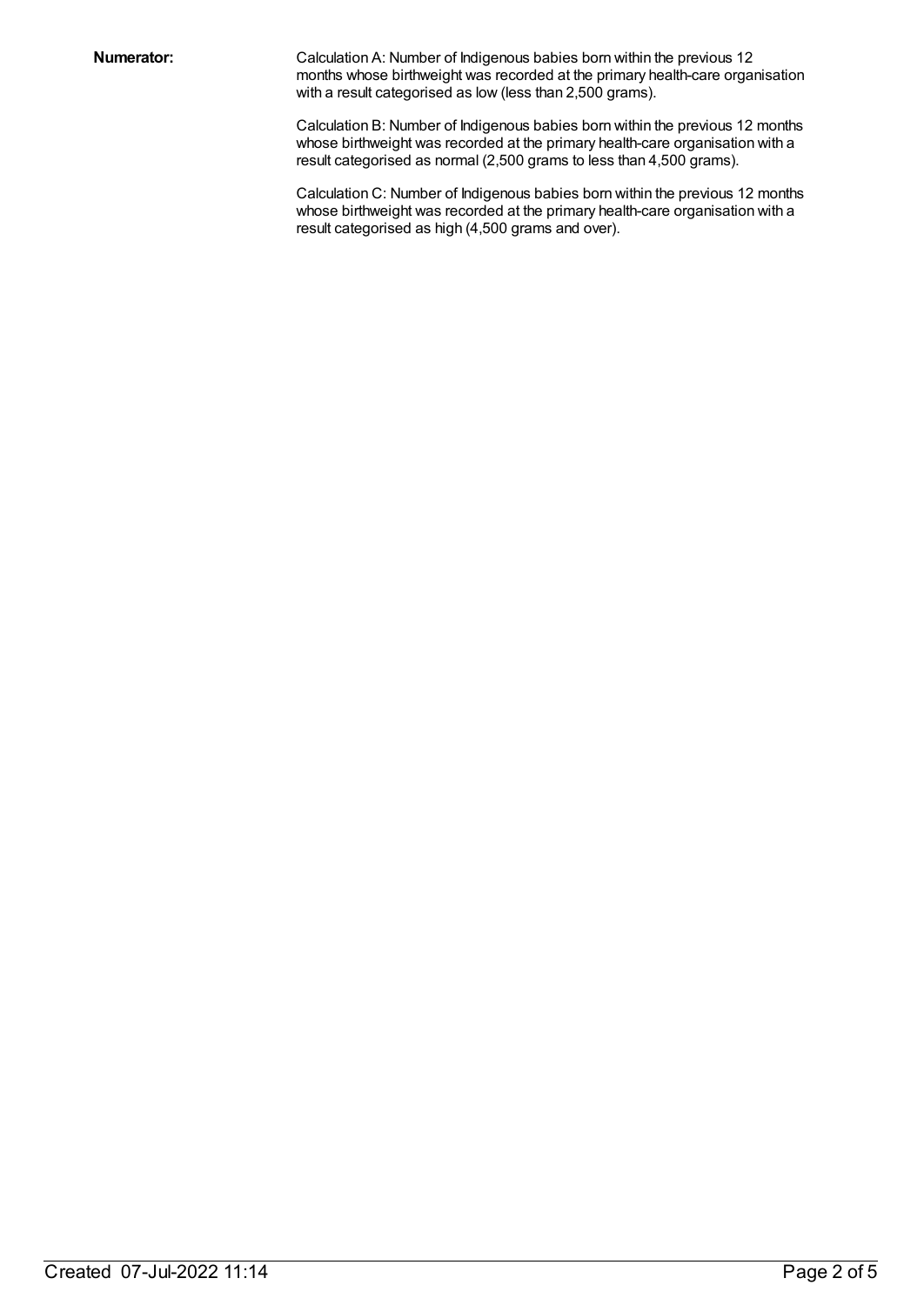#### [Person—Indigenous](https://meteor.aihw.gov.au/content/602543) status, code N

#### **Data Source**

[Indigenous-specific](https://meteor.aihw.gov.au/content/737914) primary health care national Key Performance Indicators (nKPI) data collection

#### **NMDS / DSS**

[Indigenous-specific](https://meteor.aihw.gov.au/content/738532) primary health care NBEDS December 2020

#### **Guide for use**

The baby is considered Indigenous if one or both parents identify as Indigenous.

#### **Data Element / Data Set**

Product of [birth—birthweight,](https://meteor.aihw.gov.au/content/709560) code N

#### **Data Source**

[Indigenous-specific](https://meteor.aihw.gov.au/content/737914) primary health care national Key Performance Indicators (nKPI) data collection

#### **NMDS / DSS**

[Indigenous-specific](https://meteor.aihw.gov.au/content/738532) primary health care NBEDS December 2020

#### **Data Element / Data Set**

Pregnancy--- birth plurality, code N

#### **Data Source**

[Indigenous-specific](https://meteor.aihw.gov.au/content/737914) primary health care national Key Performance Indicators (nKPI) data collection

#### **NMDS / DSS**

[Indigenous-specific](https://meteor.aihw.gov.au/content/738532) primary health care NBEDS December 2020

#### **Guide for use**

Only singleton births are included.

#### **Data Element / Data Set**

Product of [birth—birth](https://meteor.aihw.gov.au/content/732895) status, code N

#### **Data Source**

[Indigenous-specific](https://meteor.aihw.gov.au/content/737914) primary health care national Key Performance Indicators (nKPI) data collection

#### **NMDS / DSS**

[Indigenous-specific](https://meteor.aihw.gov.au/content/738532) primary health care NBEDS December 2020

#### **Guide for use**

Only live births are included.

**Denominator:** Calculation A, B and C: Total number of Indigenous babies born within the previous 12 months whose birthweight has been recorded at the primary health-care organisation.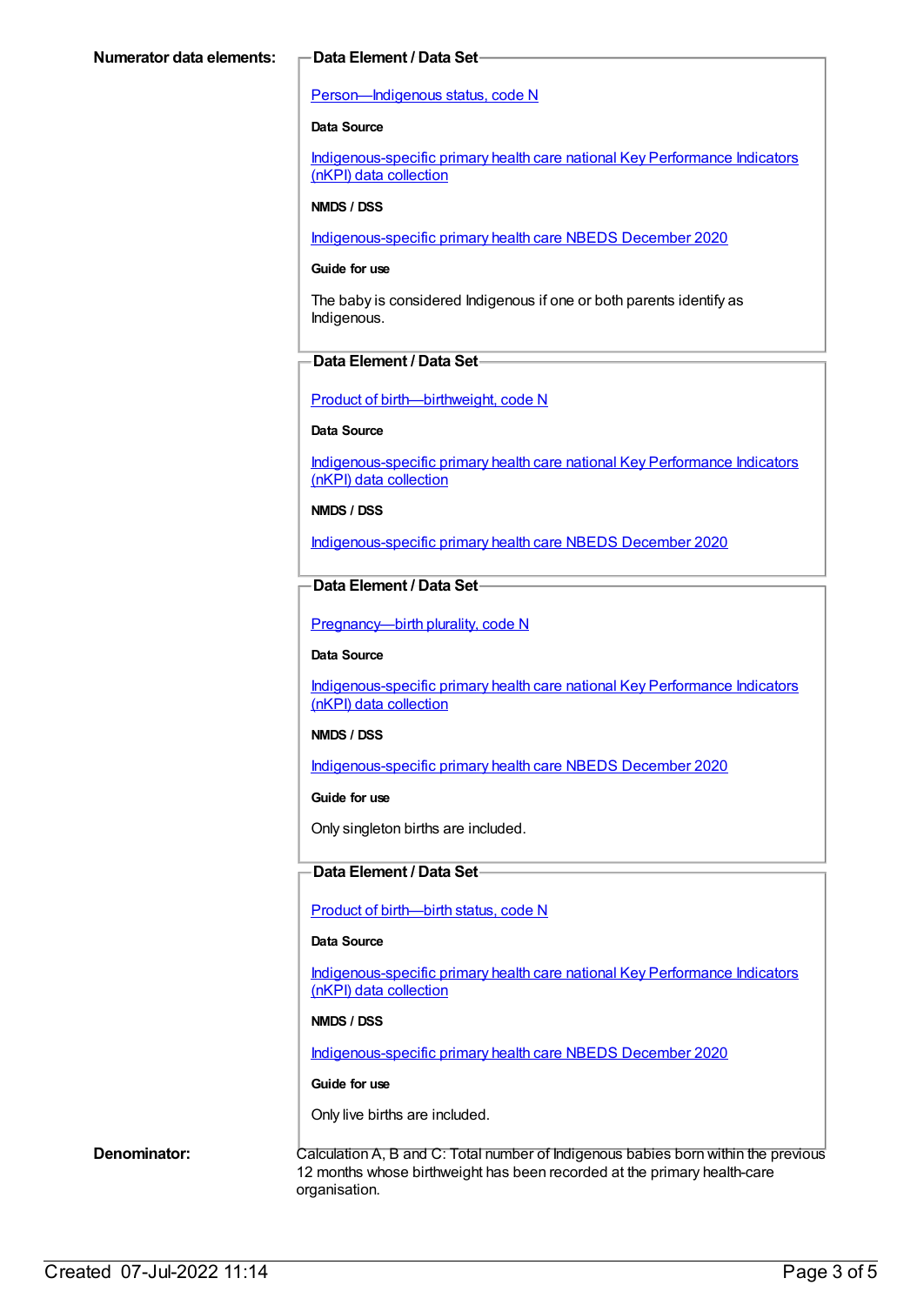#### **Denominator data elements:**

#### **Data Element / Data Set**

#### [Person—Indigenous](https://meteor.aihw.gov.au/content/602543) status, code N

#### **Data Source**

[Indigenous-specific](https://meteor.aihw.gov.au/content/737914) primary health care national Key Performance Indicators (nKPI) data collection

#### **NMDS / DSS**

[Indigenous-specific](https://meteor.aihw.gov.au/content/738532) primary health care NBEDS December 2020

#### **Guide for use**

The baby is considered Indigenous if one or both parents identify as Indigenous.

### **Data Element / Data Set**

[Person—birthweight](https://meteor.aihw.gov.au/content/709571) recorded indicator, yes/no code N

#### **Data Source**

[Indigenous-specific](https://meteor.aihw.gov.au/content/737914) primary health care national Key Performance Indicators (nKPI) data collection

#### **NMDS / DSS**

[Indigenous-specific](https://meteor.aihw.gov.au/content/738532) primary health care NBEDS December 2020

### **Data Element / Data Set**

Pregnancy--- birth plurality, code N

#### **Data Source**

[Indigenous-specific](https://meteor.aihw.gov.au/content/737914) primary health care national Key Performance Indicators (nKPI) data collection

#### **NMDS / DSS**

[Indigenous-specific](https://meteor.aihw.gov.au/content/738532) primary health care NBEDS December 2020

#### **Guide for use**

Only singleton births are included.

#### **Data Element / Data Set**

Product of [birth—birth](https://meteor.aihw.gov.au/content/732895) status, code N

#### **Data Source**

[Indigenous-specific](https://meteor.aihw.gov.au/content/737914) primary health care national Key Performance Indicators (nKPI) data collection

#### **NMDS / DSS**

[Indigenous-specific](https://meteor.aihw.gov.au/content/738532) primary health care NBEDS December 2020

#### **Guide for use**

Only live births are included.

**Comments:** Census date for reporting is 31 December 2020.

## **Representational attributes**